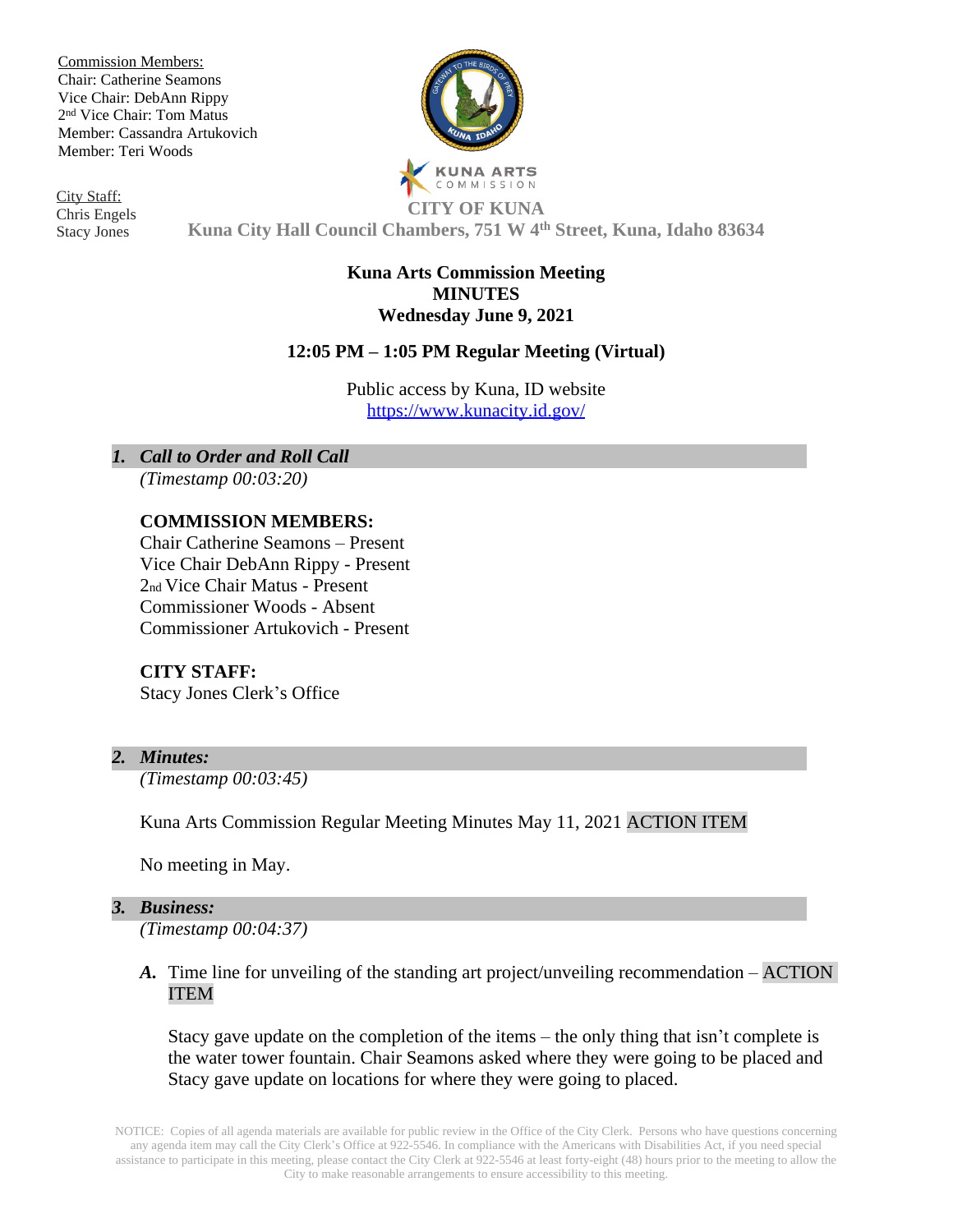Stacy recommended a reveal for the unveiling. She recommended releasing balloons with the KAC logo on them (cost for 300 balloons would be \$78). Placing balloons at each location and having them all cut at once.

Commissioner Artukovich asked to look into a biodegradable option. Stacy agreed to look into that option and also to possibly check into lowering the amount.

## *B. Much Ado About Nothing* dinner theatre proposal – ACTION ITEM *(Timestamp 00:12:35)*

Stacy presented option of partnering with the Renaissance Fair (October) and having a dinner theatre option as part of it.

Vice Chair Rippy said that they have always considered a dinner theatre option but they are probably a year out due to lack of actors. Well behind where they would need to be to produce in October.

Commissioner Artukovich suggested partnering outside of Kuna possibly with Boise State.

Vice Chair Rippy suggested possibly a needs analysis.

Stacy agreed to do some research on theatre groups within the valley and see if they would be willing to work with us.

Commissioner Artukovich suggested we make sure that we put on quality.

Vice Chair Rippy said we can reach out to the Boise Bards and BSU won't have actors back until August. Need minimum 8 weeks rehearsal, additional month to help people through the language issues. At least 12 weeks out so October isn't a realistic time frame.

Chair Seamons asked to table this and remove from action items to a research item since we aren't able to be ready by this October. No official vote was taken on this item. Asked to find out if we will lose this part of the budget.

Stacy agreed to see if it can be rolled into the next fiscal year and to look at a budget.

## *C.* KAC art piece digital portfolio – ACTION ITEM (Timestamp 00:28:51)

Stacy explained what the digital portfolio would look like and requested pictures, videos or any thing the members may have to help add to it.

## *4. Reports:*

NOTICE: Copies of all agenda materials are available for public review in the Office of the City Clerk. Persons who have questions concerning any agenda item may call the City Clerk's Office at 922-5546. In compliance with the Americans with Disabilities Act, if you need special assistance to participate in this meeting, please contact the City Clerk at 922-5546 at least forty-eight (48) hours prior to the meeting to allow the City to make reasonable arrangements to ensure accessibility to this meeting.